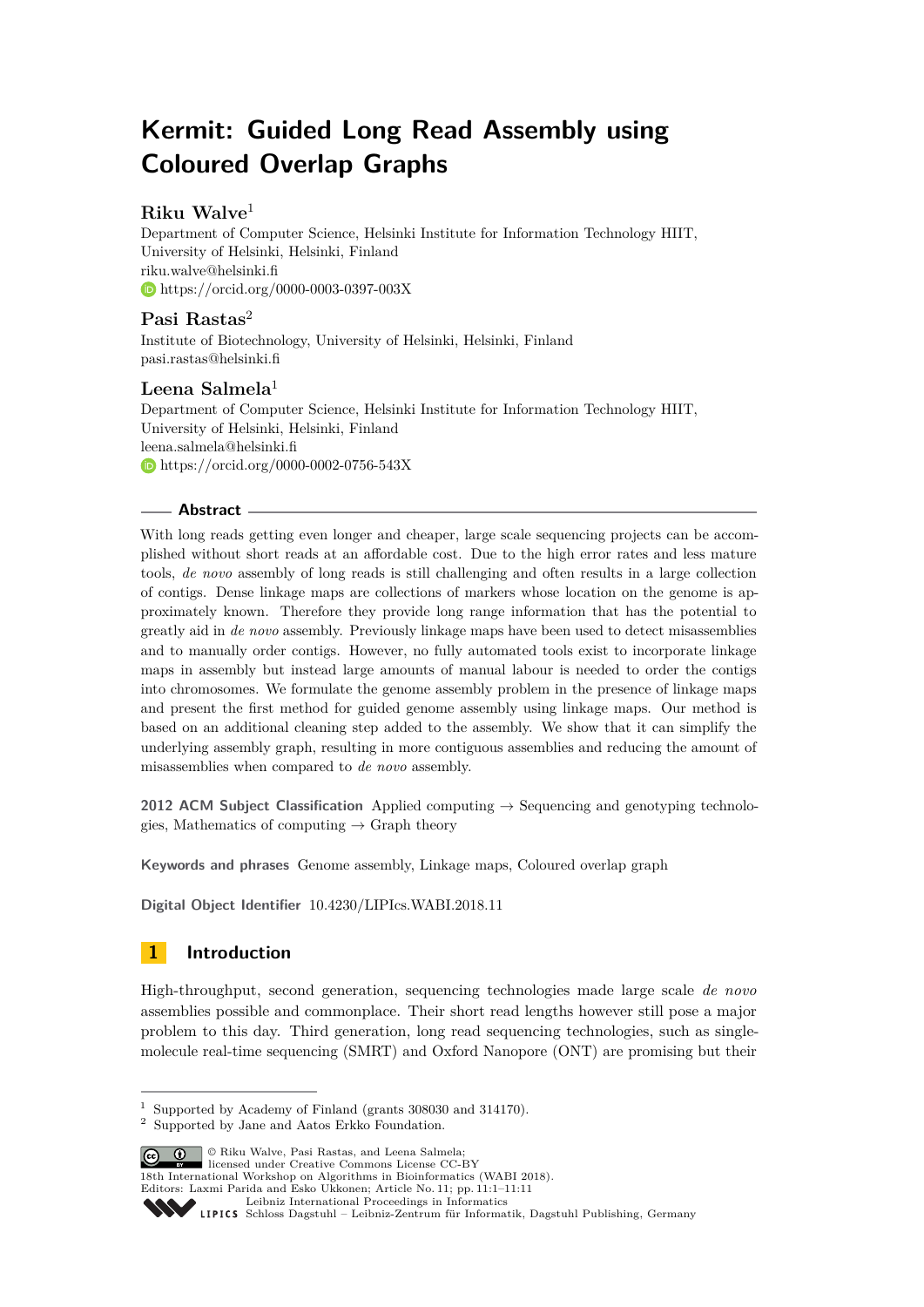#### **11:2 Kermit: Guided Long Read Assembly using Coloured Overlap Graphs**

error rates have made assemblies difficult in practice. Therefore most long read assemblers include an error correction step to reduce the error rate.

Recently introduced Minimap-Miniasm workflow [\[12\]](#page-10-1) has given new insight towards an error correction-free pipeline for long read assemblies. Minimap finds useful overlaps in long reads with high error rates and makes long read-only assembly projects practical and highly efficient. However finding the overlaps between reads with high error rates becomes impractical in very large data sets and splitting the reads into smaller sets is not possible without additional information on the reads.

Compared to *de novo* assembly, where the only available information for the assembly are the reads, *guided genome assembly* has additional data that gives information on the positions of the reads. Normally this additional data is a reference genome of a closely related species. The reads can be aligned to the reference genome, which results in a linear ordering of the reads. This clearly makes it easier to then assemble the reads.

Directly guiding the assembly this way makes it hard to get an assembly that is higher quality than the reference. This becomes an issue when no high quality reference genome exists, or if the donor genome deviates too far from the reference genome. In this paper, we guide the assembly using linkage maps.

Linkage maps (also called genetic linkage maps or genetic maps) [\[17\]](#page-10-2) are a useful technique to orient and place contigs within a chromosome and to detect misassembled contigs. The linkage maps themselves consists of variable genetic markers, typically called relative to some draft assembly. The markers are derived from a set of variations, such as single-nucleotide variations (SNVs), found from a sequenced *cross*, a population of related individuals. SNVs that are close to each other in the genome are more likely to be inherited together than SNVs that are more distant from each other. Linkage maps can therefore be constructed by genotyping the individuals in the cross and examining the probabilities of SNVs being inherited together. With a large enough set of variations in population, the linkage map becomes dense enough to potentially place long reads directly.

In this paper, we formulate the genome assembly problem in the presence of linkage maps. We propose the first method to directly use linkage maps in genome assembly. Our method disentangles the overlap graph by removing false edges based on the linkage map. Our experimental results show that the method is able to simplify the overlap graph and we further show that our method decreases the number of misassemblies and improves the N50 statistic as compared to *de novo* assembly without linkage maps.

This linkage map-guided genome assembly can be seen as a generalisation of referenceguided genome assembly. With a hypothetical linkage map of evenly spaced markers, the linkage map-guided assembly becomes essentially reference-guided assembly as each read can be placed on the genome unambiguously.

We have implemented our method in a tool called Kermit which is freely available at <https://github.com/rikuu/kermit>.

# **2 Related Work**

Despite the emergence of long read sequencing technologies like PacBio and ONT and the development of long read assemblers [\[11,](#page-10-3) [12,](#page-10-1) [7,](#page-10-4) [10\]](#page-10-5), auxiliary long range data is still needed to organise the resulting scaffolds or contigs to chromosomes for large eukaryotic genomes. Depending on the characteristics of the species of interest such data may include optical mapping data, Hi-C data, or linkage maps.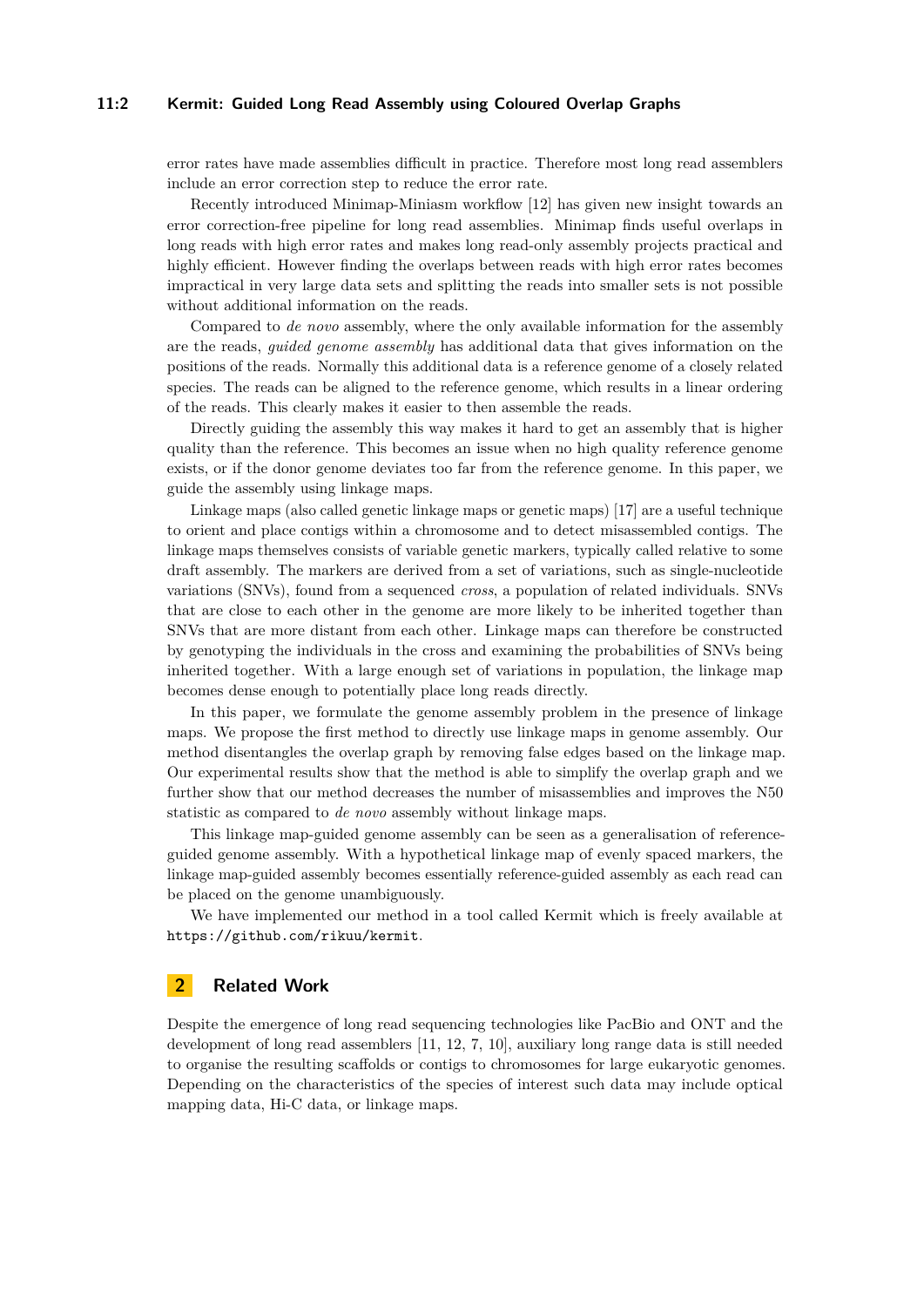#### **R. Walve, P. Rastas, and L. Salmela 11:3**

Linkage maps consist of a set of markers, typically SNVs, on a genome. The location of the markers with respect to each other is at least approximately known. Typically a linkage map successfully assigns the markers to chromosomes and a partial order of the markers within each chromosome is known. Markers can be localised on contigs or scaffolds and the linkage map can be used to correct the scaffolds and to order them into chromosomes [\[1,](#page-10-6) [18,](#page-10-7) [4\]](#page-10-8). However, currently the ordering of scaffolds based on a linkage map is a time-consuming, error-prone and mostly manual process as no fully automated tools exist [\[8\]](#page-10-9). Furthermore, all current tools use linkage maps as a post processing step after assembly, whereas our work integrates the linkage maps already in the assembly phase.

Chromonomer [\[5\]](#page-10-10) attempts to correct and orient scaffolds based on a linkage map. It first finds a non-conflicting set of markers in the linkage map. It then assigns orientation to scaffolds containing more than one recombination point and splits scaffolds if they conflict with the linkage map. Finally, Chromonomer produces a visualisation of the linkage map and the scaffolds. Another tool that facilitates the visualisation of linkage maps and corresponding genome assemblies is ArkMAP [\[15\]](#page-10-11). However, ArkMAP focuses on visual exploration including cross species comparisons and as such does not support automatic ordering of scaffolds into chromosomes.

Similarly to linkage maps also optical mapping data can be used for improving genome assemblies. Also for optical mapping data the main focus has been to use the optical map in a post processing step after genome assembly. AGORA [\[14\]](#page-10-12) is one of the few methods integrating optical map data with genome assembly. It is a de Bruijn graph based assembler that uses optical map data to eliminate alternative paths that are not consistent with the optical map. The method by Alipanahi et al. [\[2\]](#page-10-13) for disentangling the de Bruijn graph using optical map data is more related to our work. They map the long reads to the genome wide optical map and use this mapping to produce a positional de Bruijn graph which resolves most ambiguities in the de Bruijn graph. In our work we similarly first get a preliminary ordering of long reads based on a linkage map and then use this ordering to disentangle the overlap graph.

# **3 Definitions**

## **3.1 De Novo Assembly**

*De novo* assembly, the problem of assembling a genome given only a set of reads, has historically been given solutions in two different categories. The de Bruijn graph-based (DBG) assembly algorithms, such as SPAdes [\[3\]](#page-10-14), and Overlap-Layout-Consensus (OLC) algorithms, such as Canu [\[11\]](#page-10-3) and Miniasm [\[12\]](#page-10-1).

OLC-assemblers attempt to first find pair-wise overlaps between reads which is the bottleneck of this approach. From these overlaps, a directed graph of the set of reads, called an overlap graph, is laid out by assigning edges between reads if an overlap is observed. The graph is then simplified by removing all transitive edges. Ideally the graph would be simple enough to unambiguously spell a genome assembly by following the edges from one side of the graph to the other. This is actually never the case and some sophisticated method for transforming the graph as close as possible to such a case is the goal of the layout step.

DBG-assemblers attempt to simplify the entire process by not looking for overlaps between the reads. Instead they take all possible *k* − 1 length overlaps between substrings of length *k* from the set of reads to construct a de Bruijn graph. The methods for finding the genome from the overlap graph in the OLC setup mostly apply here too.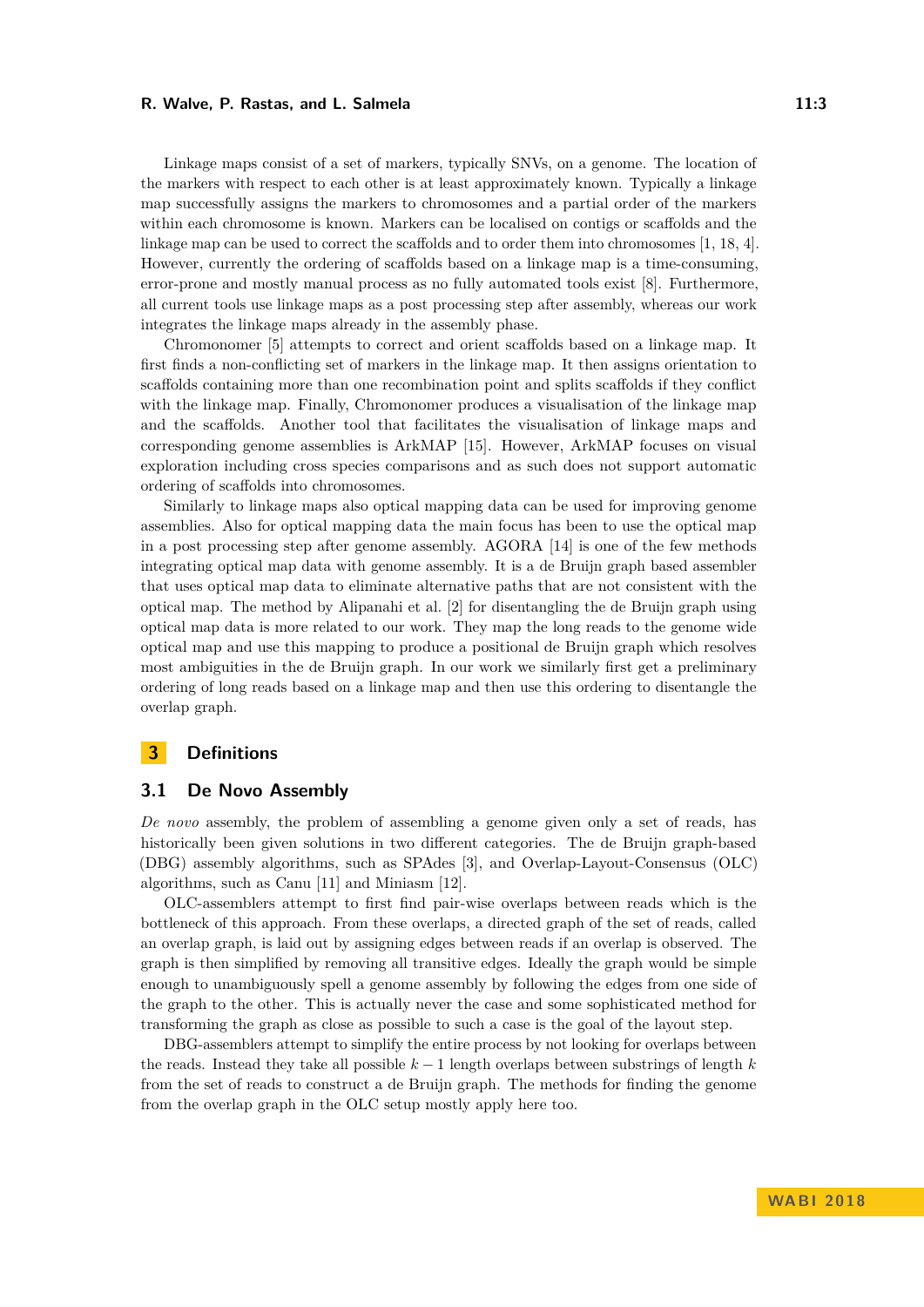#### **11:4 Kermit: Guided Long Read Assembly using Coloured Overlap Graphs**

Though clearly simpler than the OLC assembly algorithms, the effectiveness of further splitting the reads somewhat diminishes the usefulness of using long reads for genome assembly. In this paper we are only looking at the OLC category of assembly algorithms, more specifically, we are looking at Miniasm [\[12\]](#page-10-1), a very simplistic and highly efficient implementation of the ideas in OLC-assemblers.

Unlike traditional OLC-assemblers, Miniasm only implements the overlap and layout steps. This reduces the base-level quality of the resulting assembly but does not greatly affect the large scale structure. It also does not use any overly sophisticated method for finding the genome in the overlap graph.

To choose an assembly path, Miniasm finds *unitigs* which are maximal non-branching paths in the overlap graph. Such paths are simple to find and intuitively give the maximal unambiguous and nonrepetitive sequences that the overlap graph can spell without changing the graph. The problem of finding the unitigs from the overlap graph can be stated as follows:

 $\triangleright$  **Definition 1.** *Unitig assembly problem.* Given a directed graph  $G = (V, E)$ , find all maximal paths  $P = v_1v_2\cdots v_n$  such that

$$
\forall v_i \in \{v_1, \dots, v_{n-1}\}, \deg^+ v_i = \deg^- v_{i+1} = 1.
$$

Unitigs can be efficiently found by first looking for a vertex with either zero or more than one incoming edge and exactly one outgoing edge. Following the outgoing edges until we find a vertex with more than one incoming edge or zero or more than one outgoing edge constructs a path spelling a unitig.

## **3.2 Guided Assembly**

Reference-guided genome assembly can be done by aligning the read set to a reference and partitioning the reads based on the alignments into smaller, similar sets of reads [\[19\]](#page-10-15). The small sets are then assembled into contigs and later the set of contigs are assembled into super-contigs.

For linkage map-guided assembly, we partition the reads based on the linkage map. A linkage map is a set of markers *M* which are assigned to a set of bins *B*. Each marker  $m \in M$  belongs to a single bin  $b \in B$ . The bins are further assigned to chromosomes and within each chromosome the order of the bins is given.

We assume now that each read has been assigned a set of bins based on the linkage map. Now this coarse-grained ordering tells if a subset of reads clearly belong before or after another subset of reads. We encode this ordering into the overlap graph by assigning each vertex a set of colours representing the bins, resulting in a *coloured overlap graph*.

A coloured overlap graph is thus a directed graph  $G = (V, E)$  accompanied by a colouring  $c: V \to \mathcal{P}(\mathbb{N})$ , where  $\mathcal{P}(\mathbb{N})$  is the power set of natural numbers. In the coloured overlap graph we define the *colour consistent indegree*  $\deg_c^-$  of a vertex  $v_i$  to be the number of in-neighbours of  $v_i$  that have at least one colour that is the same as or adjacent to a colour of  $v_i$ , i.e.

 $\deg_c^- v_i = |\{v_j | (v_j, v_i) \in E \text{ and } \exists c_j \in c(v_j), c_i \in c(v_i) \text{ s.t. } |c_j - c_i| \leq 1\}|.$ 

Similarily we define the *colour consistent outdegree*  $\deg_c^+$  as

 $\deg_c^+ v_i = |\{v_j | (v_i, v_j) \in E \text{ and } \exists c_j \in c(v_j), c_i \in c(v_i) \text{ s.t. } |c_j - c_i| \leq 1\}|.$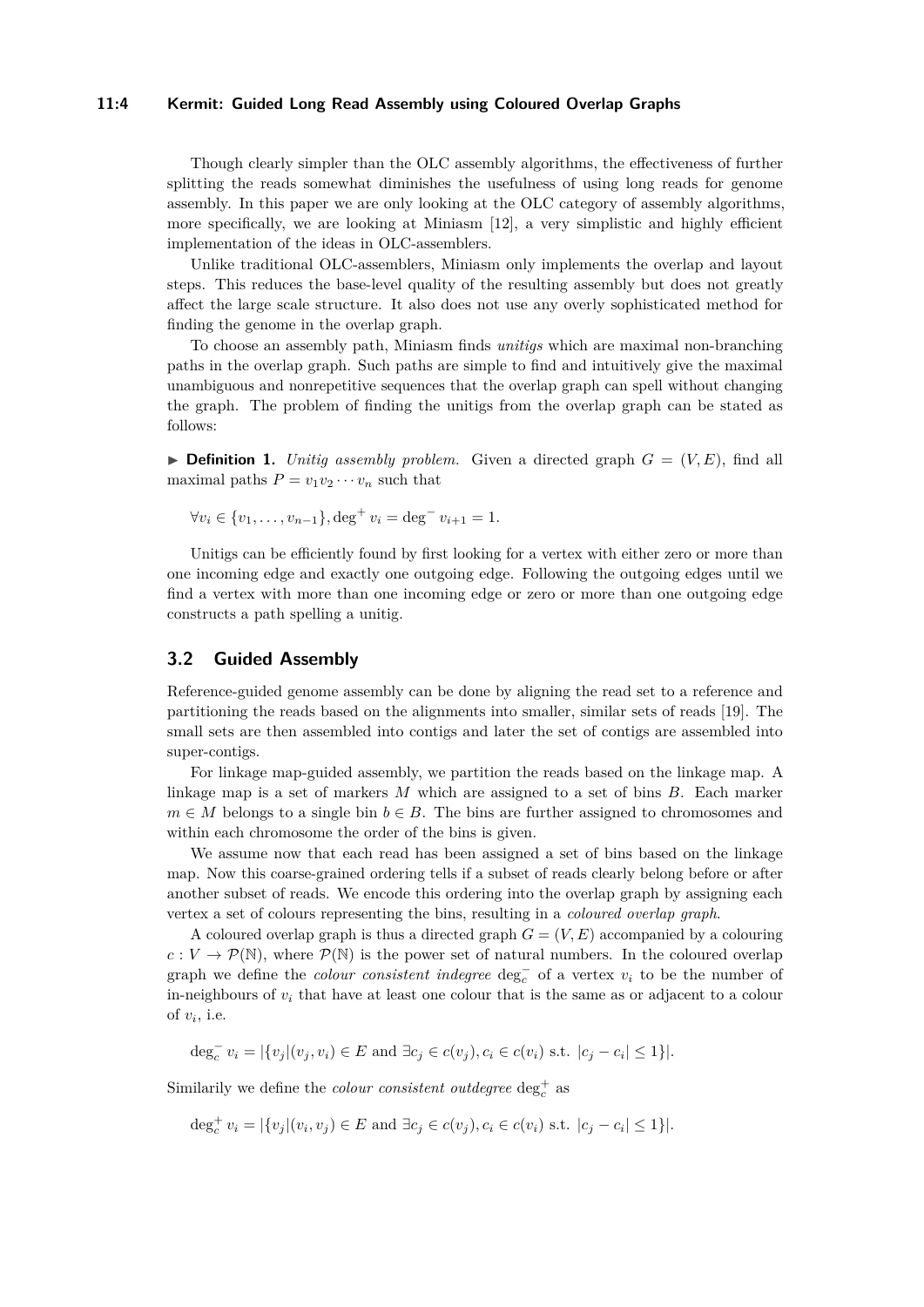#### **R. Walve, P. Rastas, and L. Salmela 11:5**

The problem of guided assembly can then be modelled as finding a *rainbow path* in the coloured overlap graph. A rainbow path is a path such that no two vertices have the same colour [\[6\]](#page-10-16). We use a modified variant of rainbow paths; we allow paths to reuse a colour in consecutive vertices and we require the colours of a path to be consecutive and increasing. I.e. colour *i* must be followed by colour  $i + 1$  on the path. A more formal definition of this assembly problem can be stated as:

 $\triangleright$  **Definition 2.** *Guided unitig assembly problem.* Given a directed graph  $G = (V, E)$ , and a colouring  $c: V \to \mathcal{P}(\mathbb{N})$ , find all maximal paths  $P = v_1v_2 \cdots v_n$  such that

$$
\forall v_i \in \{v_1, \dots, v_{n-1}\} \deg_c^+ v_i = \deg_c^- v_{i+1} = 1
$$

and

 $∀c ∈ c(v_i), c > max(c(v_{i-1}))$ .

We note that the above definition only recovers forward strand paths in the coloured overlap graph. However due to the structure of the graph, for each reverse strand path there also exists a corresponding forward strand path in the graph.

Rather than modifying the layout step of the OLC-assembly pipeline, we implement a graph cleaning step, which attempts to remove edges that make unitigs not be rainbow paths.

# **4 Methods**

# **4.1 Overview of Our Method**

Constructing a linkage map [\[17\]](#page-10-2) involves generating a draft assembly and localising the markers, which are typically single nucleotide variations, on this draft assembly. The markers are then further placed into bins based on the hereditary patterns seen in a cross-bred population of individuals. The bins are assigned to chromosomes and the order of the bins within each chromosome is known. Thus the markers give a partial order of the genome.

The input to our method is the draft assembly on which the linkage map was built, the linkage map, and long reads. We first use Minimap2 [\[13\]](#page-10-17) to map the long reads on the draft assembly to assign colours (i.e. bin numbers) to the long reads. Miniasm [\[12\]](#page-10-1) is then used to build the overlap graph of the long reads and missing colours are propagated in the overlap graph. The overlap graph is then cleaned based on the colour assignments of the reads. Finally the unitigs are read from the cleaned overlap graph. Figure [1](#page-5-0) shows an overview of our method. The colouring, propagation, and cleaning steps are discussed in more details in the following subsections.

# **4.2 Colouring**

To colour the underlying overlap graph, we map all the reads against the draft genome using Minimap2 [\[13\]](#page-10-17) and store the longest mappings for each read. We extend each of the longest mappings into naive linear "alignments" by stretching the start and end positions to cover the entire read. As the insertion errors are the dominant error type [\[20\]](#page-10-18), we limit the number of characters by which we extend the mappings (by default we use a limit of 250 bp).

All the extended mappings are then stored in a simple query structure, where each chromosome in the reference genome is split into equal length blocks. For each marker in the linkage map, we query the index for reads that overlap with the marker and assign every overlapping read the colour the marker in the linkage map belongs to.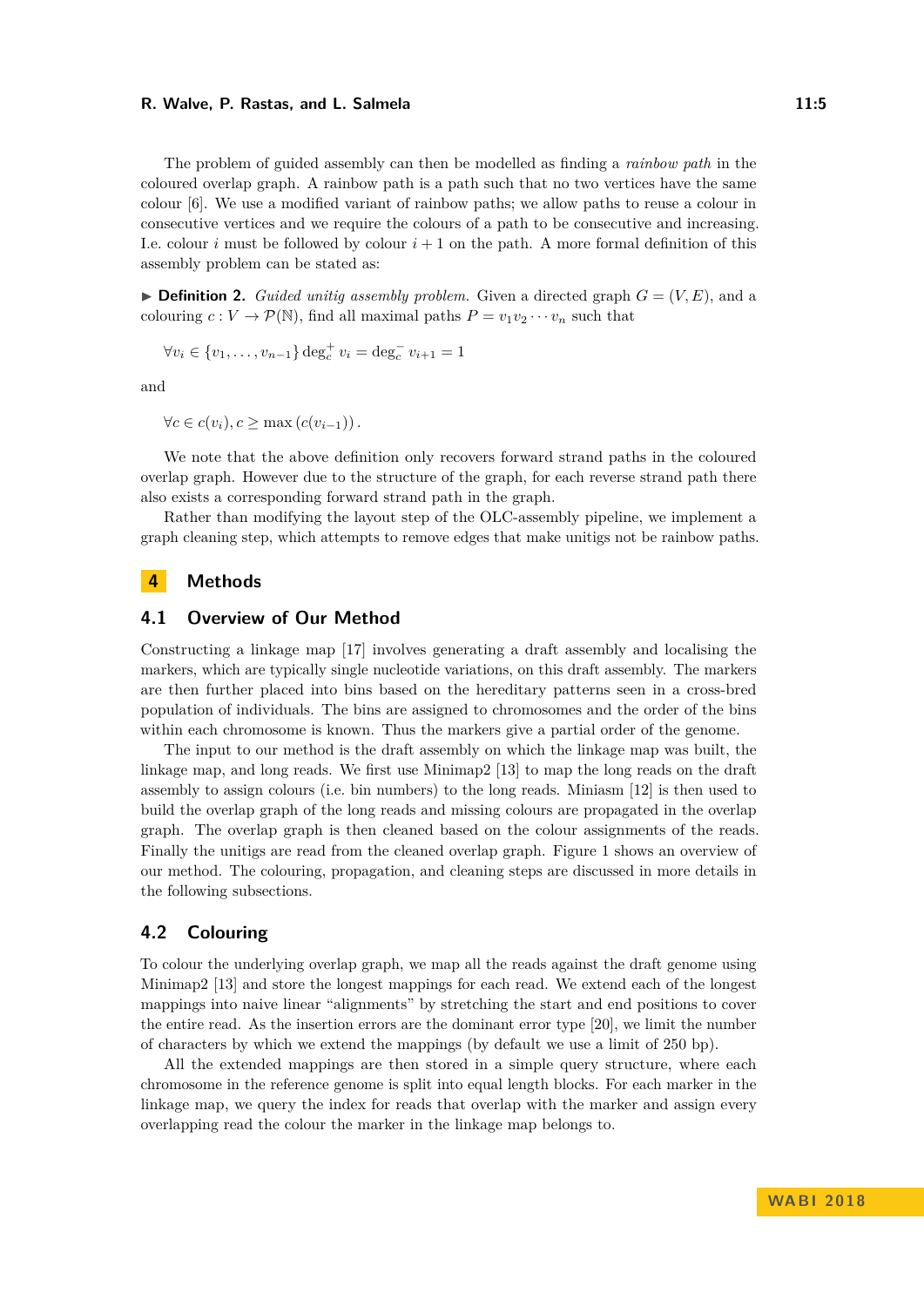#### **11:6 Kermit: Guided Long Read Assembly using Coloured Overlap Graphs**

<span id="page-5-0"></span>

**Figure 1** Overview of our method. First the reads are mapped to the draft assembly and assigned colours (top left). Each colour represents one bin in the linkage map. In this example we have three bins (brown, green and red) and the ordering of the bins is brown *<* green *<* red. All bins belong to the same chromosome. Miniasm is then used to construct the overlap graph which is augmented with the colours. Next vertex  $f$  is coloured through the colour propagation process. Finally we remove the edges  $(a, i)$  and  $(h, b)$  because they have inconsistent colourings.

As there can still be reads with no mapping to the reference, we attempt to colour them using the overlap graph. For each uncoloured vertex *u* we find the set of coloured vertices  $V_c(u)$  that are reachable from *u* by paths that traverse only uncoloured vertices. The uncoloured vertex *u* is then given all the colours that the vertices in  $V_c(u)$  have, i.e.  $c(u) = \bigcup_{v \in V_c(u)} c(v)$ . The set  $V_c(u)$  can be found by a breadth first search on the graph starting at vertex *u*.

If a coloured vertex is too far from the uncoloured vertex, we get an over-approximation of the colour for the vertex. To reduce this effect, we apply a limit to the depth of the search (by default 10). We can also get conflicting colours from the propagation. If there are missing colours between the propagated colours, we are skipping some part of the genome entirely. As we cannot use the colouring to usefully clean the graph, we simply remove the read from the graph entirely.

# **4.3 Graph Cleaning**

To make sure any unitig path is a valid rainbow path, we remove any edges between vertices with inconsistent colourings from the overlap graph. If the vertices share a colour, the colourings are always consistent as they can be merged without affecting the connectivity of the colours in the graph. Edges between vertices with different colours are inconsistent if there are no adjacent colours between the vertices. Such an edge could never be part of a rainbow path because the path would not have consecutive colours.

Therefore we define an edge  $(v_i, v_j)$  to be *inconsistently coloured* if there are no colours  $c_i \in c(v_i)$  and  $c_j \in c(v_j)$  such that the colours  $c_i$  and  $c_j$  would be the same or consecutive, i.e.  $|c_i - c_j| \leq 1$ . Our graph cleaning step remove

# **5 Results**

We implemented our method in a tool called Kermit. Kermit uses Miniasm [\[12\]](#page-10-1) to find the overlaps between the reads and to perform the layout step to find unitigs. In between these two steps Kermit colours the vertices of the overlap graph and cleans the graph by removing inconsistently coloured edges as explained in the previous section. We compared Kermit to the Miniasm pipeline [\[12\]](#page-10-1). Both the overlap and the mapping steps were done using Minimap2 v2.9 [\[13\]](#page-10-17), an improved implementation of Minimap. All experiments were run on 32 GB RAM machines equipped with 8 cores.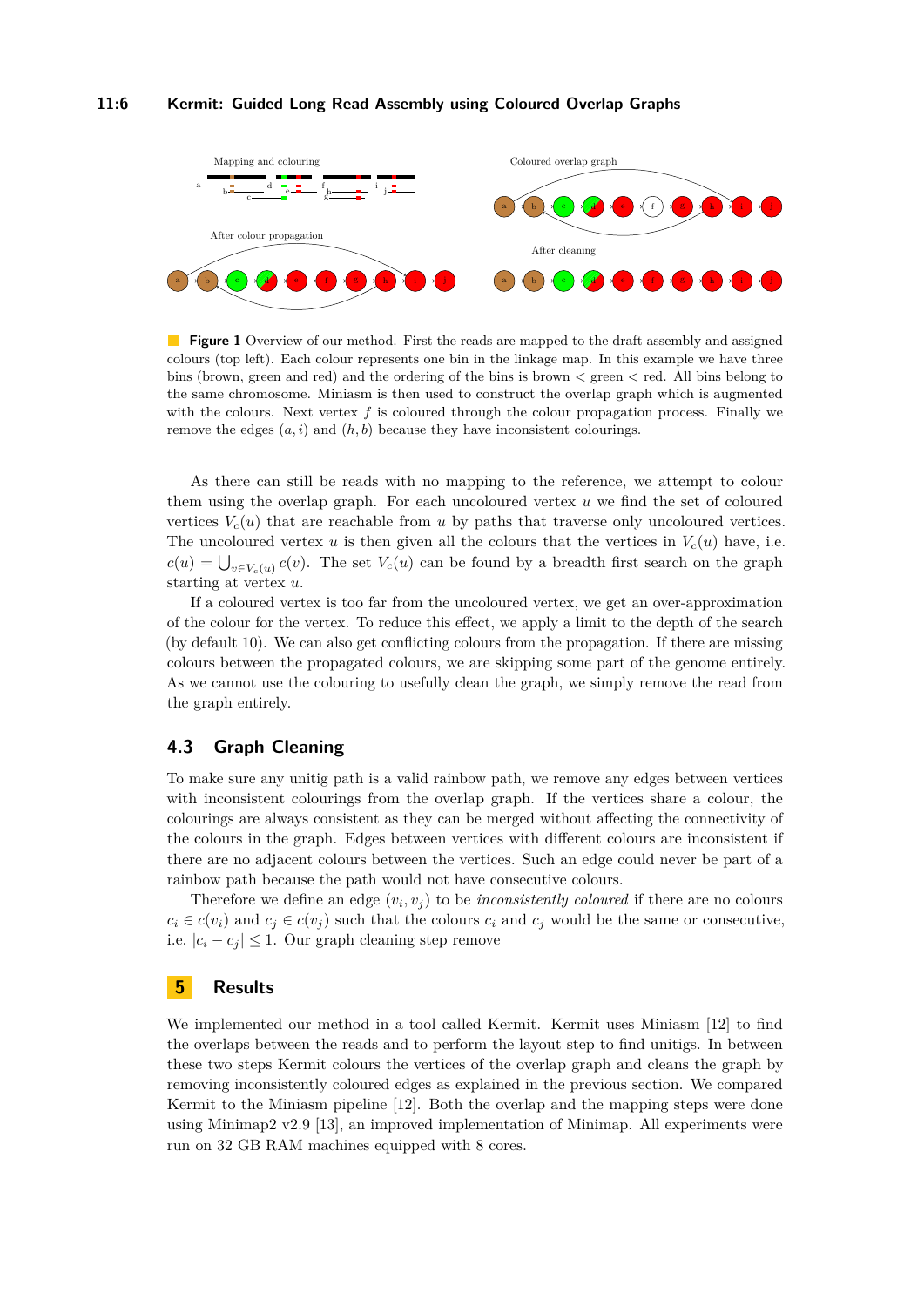#### **R. Walve, P. Rastas, and L. Salmela 11:7** and 11:7

| Data set             | Reads      | Total bases    | Coverage | Accession                   |
|----------------------|------------|----------------|----------|-----------------------------|
| <i>S.</i> cerevisiae | 36,639     | 486,048,334    | 39.98    | simulated                   |
| (simulated)          |            |                |          |                             |
| $C.$ elegans         | 296,230    | 3,930,689,562  | 39.99    | simulated                   |
| (simulated)          |            |                |          |                             |
| <i>S.</i> cerevisiae | 52,208     | 690,899,144    | 56.83    | PacBio DevNet <sup>1)</sup> |
| $C.$ elegans         | 740,776    | 8,118,404,281  | 82.59    | PacBio DevNet <sup>2)</sup> |
| H. erato             | 10,818,653 | 27,094,241,328 | 60.89    | SRR3476970 SRR4039325       |
| B. pendula           | 1,898,360  | 19,032,363,776 | 49.71    | ERR2003767 ERR2003768       |

<span id="page-6-0"></span>**Table 1** Summary of read data used in the experiments.

1) [https://github.com/PacificBiosciences/DevNet/wiki/](https://github.com/PacificBiosciences/DevNet/wiki/Saccharomyces-cerevisiae-W303-Assembly-Contigs)

[Saccharomyces-cerevisiae-W303-Assembly-Contigs](https://github.com/PacificBiosciences/DevNet/wiki/Saccharomyces-cerevisiae-W303-Assembly-Contigs)

2) <https://github.com/PacificBiosciences/DevNet/wiki/C.-elegans-data-set>

| Data set                            | Markers   | Marker density | Bins    | Bin density | Reference                                             |
|-------------------------------------|-----------|----------------|---------|-------------|-------------------------------------------------------|
| <i>S.</i> cerevisiae<br>(simulated) | 100,009   | 0.008          | 19,283  | 0.002       | simulated                                             |
| C. elegans<br>(simulated)           | 750,004   | 0.008          | 162.601 | 0.002       | simulated                                             |
| H. erato                            | 2,781,314 | 0.007          | 145.863 | 0.002       | Van Belleghem et al. [4]<br>Generated by LepMap3 [17] |
| B. pendula                          | 2,979,993 | 0.007          | 925.123 | 0.002       | Salojärvi et al. [18]                                 |

<span id="page-6-1"></span>**Table 2** Summary of linkage maps used in the experiments.

# **5.1 Data**

We performed experiments both on simulated and real data. All data used in the experiments is summarized in Tables [1](#page-6-0) and [2.](#page-6-1)

First we performed experiments using both simulated reads and a simulated linkage map for *S. cerevisiae* and *C. elegans*. We simulated reads using SimLoRD [\[20\]](#page-10-18) to a coverage of 40x, sampling read lengths from a real PacBio data set with shortest (< 10,000bp) reads filtered out. To generate a simulated linkage map, markers were randomly placed on the reference and binned such that the bins are separated by at least 200bp. The number of markers was chosen to give a marker density similar to real linkage maps. The distance for binning is arbitrary; as real linkage maps are based on fragmented and misassembled draft genomes, the bins are rarely contiguous. The chosen values give similar densities of bins as the real linkage maps as shown in Table [2.](#page-6-1) These experiments on simulated read and linkage map data allow us to evaluate the colouring and cleaning steps because the origin of each read is known.

To understand how our method performs on real data, we first ran experiments using real PacBio reads for *S. cerevisiae* and *C. elegans* but still using the simulated linkage map as no real linkage maps exist for these species. Good reference genomes are available for these genomes so we could evaluate also the correctness of the resulting assemblies on these data sets. Finally to show that our method works on real linkage maps, we ran experiments on real PacBio reads and real linkage maps for *H. erato* and *B. pendula*. The genomes for these species are in draft stage so we could not reliably measure the correctness of these assemblies.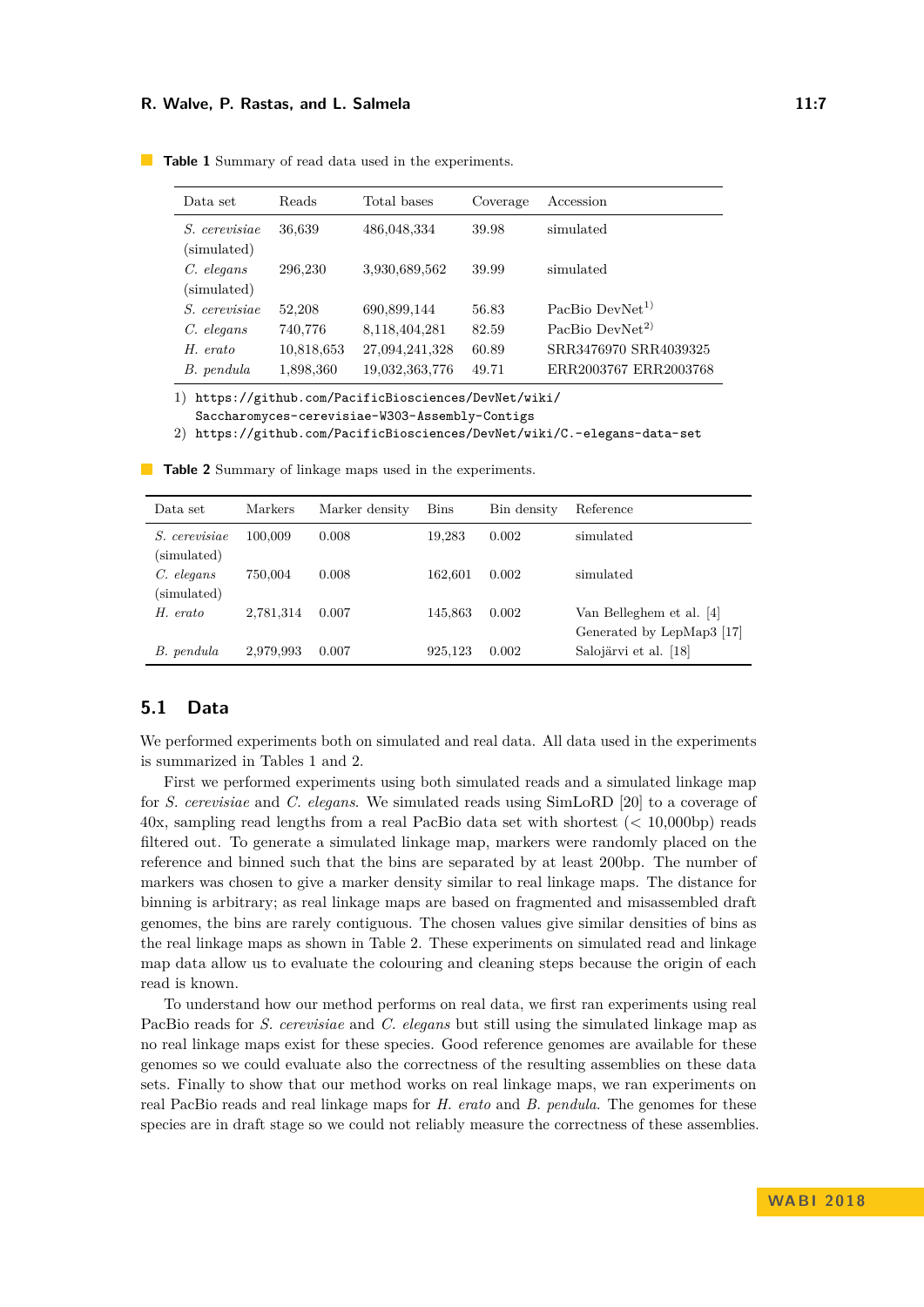#### **11:8 Kermit: Guided Long Read Assembly using Coloured Overlap Graphs**

|                      | Reads inside     | Reads outside |
|----------------------|------------------|---------------|
| <i>S.</i> cerevisiae | 36,562 (99.79%)  | 31 $(0.08\%)$ |
| C. elegans           | 296,134 (99.97%) | $3(0.001\%)$  |

<span id="page-7-0"></span>**Table 3** Number of reads fully inside and outside their acceptable colour ranges.

<span id="page-7-1"></span>**Table 4** Number of edges supported by the positions the reads were simulated from. Graphs marked cleaned are also using the graph cleaning steps that are already implemented in Miniasm.

|                      | Graph           | True edges          | False edges        |
|----------------------|-----------------|---------------------|--------------------|
| <i>S. cerevisiae</i> | Miniasm         | 76,538 (99.39%)     | 466 $(0.60\%)$     |
|                      | Kermit          | 76,518 (99.93%)     | 52 $(0.07\%)$      |
|                      | Miniasm cleaned | $7,146$ (99.92%)    | $6(0.08\%)$        |
|                      | Kermit cleaned  | $7,114$ $(100.0\%)$ | $0(0.0\%)$         |
| $C.$ elegans         | Miniasm         | 668,012 (99.80%)    | $1,306$ $(0.19\%)$ |
|                      | Kermit          | 667,970 (99.99%)    | 58 (0.003%)        |
|                      | Miniasm cleaned | $60,416$ (99.95%)   | $28(0.05\%)$       |
|                      | Kermit cleaned  | $60,356$ (99.997\%) | $2(0.003\%)$       |

# **5.2 Colouring**

We first evaluated the results of the colouring and propagation steps on the simulated reads and linkage maps. Because the reads are simulated, we know for each read the position where it derives from. Therefore we can also deduce the correct colours for each read as follows. For every read there are two markers in the linkage map that form the upper and lower limit of acceptable colours the read can get. All the colours should be between the colour of last marker before the read and the first marker after the read.

We are mostly interested in the set of reads that are fully within the correct range, i.e. no colour given to the read is incorrect, and the set of reads that are fully outside the correct range.

As can be expected, Table [3](#page-7-0) shows that a vast majority of the reads are completely inside their colour ranges. The small amount of reads outside the range are reads that have been mapped to an entirely wrong position of the reference.

# **5.3 Cleaning**

To evaluate the effectiveness of removing colour crossing edges, we find the simulated positions of the two reads corresponding to each edge in the graph and check whether they overlap in the reference genome. We consider those overlapping reads to be true in the sense that using that single edge in a contig would spell the correct sequence.

Miniasm already implements a cleaning step which is solely based on the read data. We counted the number of true and false edges both with and without this cleaning step to understand how each cleaning step affects the overlap graph.

Table [4](#page-7-1) shows how Kermit is able to improve the percentages of true edges by removing false edges in the graph. Though the amounts of false edges removed is relatively small, any single wrong edge used in the assembly can cause a misassembly or break a unitig.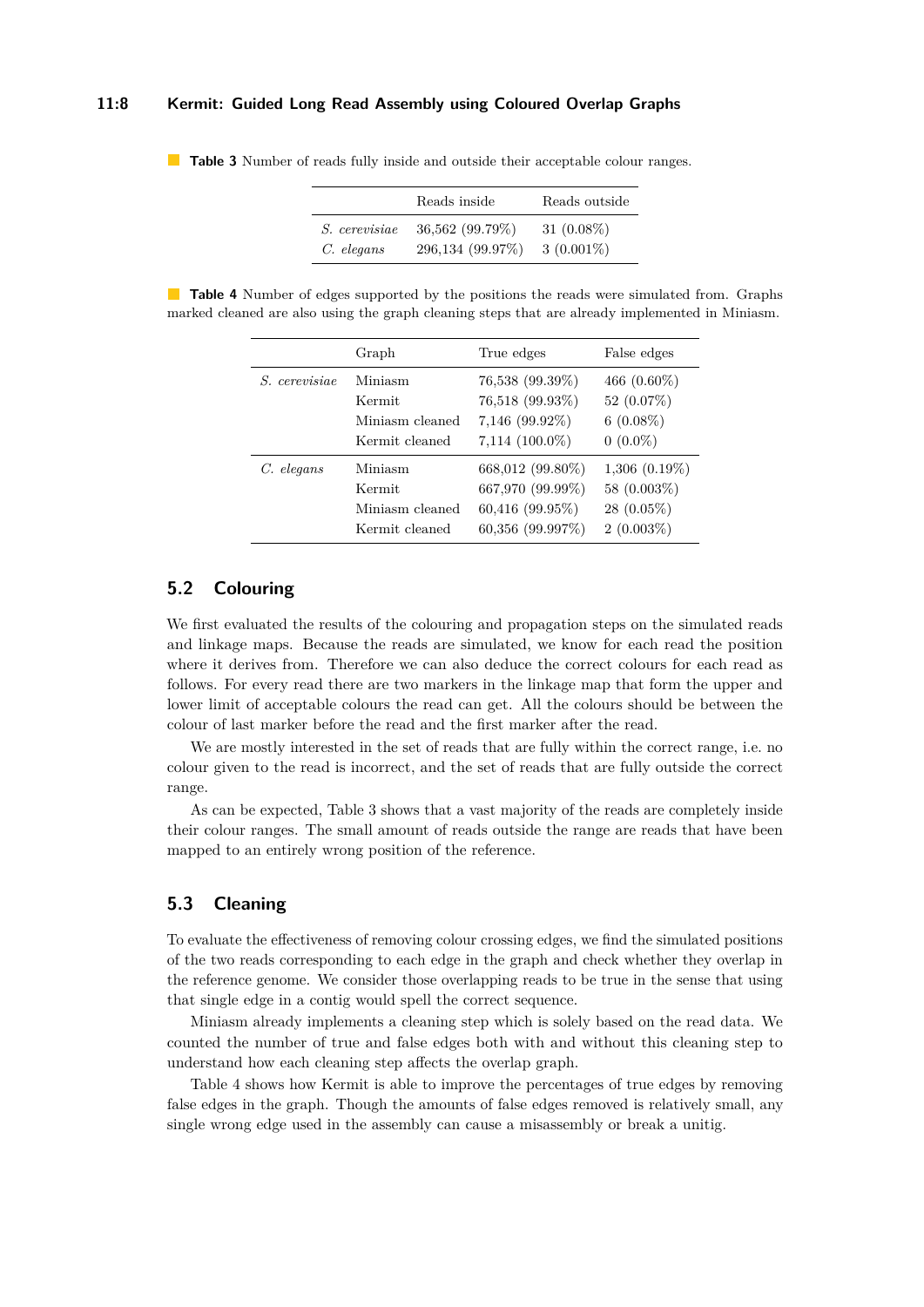#### **R. Walve, P. Rastas, and L. Salmela 11:9**

|                | <i>S.</i> cerevisiae |            | C. elegans   |              |
|----------------|----------------------|------------|--------------|--------------|
| Assembly       | Miniasm              | Kermit     | Miniasm      | Kermit       |
| $#$ of contigs | 26                   | 22         | 291          | 261          |
| Total length   | 11,831,837           | 11,728,421 | 102,040,817  | 101,632,493  |
|                | (97.32%)             | (96.47%)   | $(103.81\%)$ | $(103.40\%)$ |
| N50            | 605,399              | 640,779    | 2,337,914    | 2,293,633    |
| NGA50          | 565,122              | 585,849    | 2,070,983    | 2,337,914    |

<span id="page-8-0"></span>**Table 5** Assembly statistics for simulated *S. cerevisiae* and *C. elegans* reads and simulated linkage maps.

<span id="page-8-1"></span>**Table 6** Assembly statistics for real *S. cerevisiae* and *C. elegans* reads and simulated linkage maps.

Misassemblies 2 1 7 7 7

|                      |                   | <i>S.</i> cerevisiae | $C.$ elegans |              |  |
|----------------------|-------------------|----------------------|--------------|--------------|--|
| Assembly             | Kermit<br>Miniasm |                      | Miniasm      | Kermit       |  |
| $#$ of contigs       | 31<br>29          |                      | 146          | 141          |  |
| Total length         | 12,118,143        | 11,997,376           | 106,229,975  | 103,811,685  |  |
|                      | $(99.68\%)$       | $(98.69\%)$          | $(108.08\%)$ | $(105.62\%)$ |  |
| N50                  | 732,688           | 763,111              | 2,851,252    | 2,851,288    |  |
| NGA50                | 345,801           | 376,187              | 252,615      | 254,858      |  |
| <b>Misassemblies</b> | 61                | 58                   | 1,870        | 1,768        |  |

# **5.4 Assembly**

Lastly, we compare the actual assemblies produced by our tool to those produced by Miniasm. To get a better picture of the assemblies, we also applied a consensus tool, Racon v1.2.0 [\[16\]](#page-10-19), on the *S. cerevisiae* and *C. elegans* assemblies. On the *H. erato* and *B. pendula* assemblies Racon was very slow so we did not run it on those assemblies. The assembly statistics were generated with QUAST v4.6.1 [\[9\]](#page-10-20).

Table [5](#page-8-0) shows how the assembly statistics are improved using Kermit on the simulated *S. cerevisiae* and *C. elegans* reads and simulated linkage maps. The number of contigs is reduced and the NGA50 statistic is increased indicating a more contiguous assembly. Also the number of misassemblies is either reduced or stays the same.

Next we evaluated Kermit on the real read data and simulated linkage map of *S. cerevisiae* and *C. elegans*. Table [6](#page-8-1) shows that also in this case the number of contigs and the number of misassemblies is reduced, whereas the NGA50 statistic is increased.

Finally we ran experiments on real read data and real linkage maps (*H. erato* and *B. pendula*). For these species only draft assemblies are available and thus we could not validate the produced assemblies and compute the number of misassemblies or the NGA50 statistics. Table [7](#page-9-0) shows that for both data sets the number of contigs is reduced and N50 is increased indicating a more contiguous assembly. We also note that both Miniasm and Kermit struggle on the *H. erato* data. We believe this is largely due to the fact that we needed to pool PacBio reads from two experiments using two different individuals to have enough reads for assembly. This introduces heterogeneity to the data and makes assembly challenging.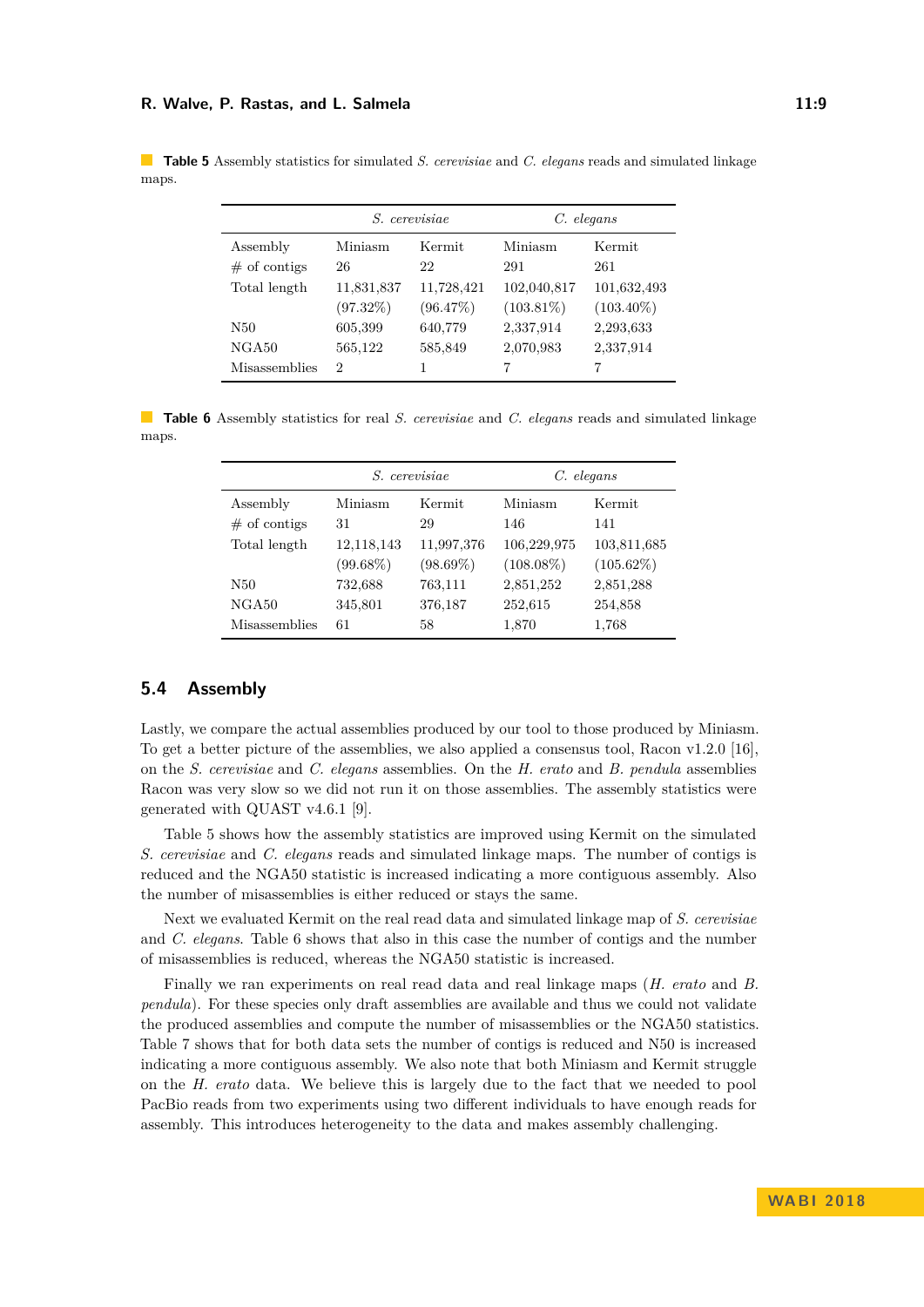#### **11:10 Kermit: Guided Long Read Assembly using Coloured Overlap Graphs**

|                 |                            | H. erato    | B. pendula  |             |  |
|-----------------|----------------------------|-------------|-------------|-------------|--|
| Assembly        | Miniasm<br>Kermit          |             | Miniasm     | Kermit      |  |
| $\#$ of contigs | 7.444                      | 6,091       | 2.201       | 1,587       |  |
| Total length    | 327,725,353                | 280,881,758 | 473,300,369 | 425,356,395 |  |
|                 | $(73.92\%)$<br>$(86.24\%)$ |             | (107.57%)   | (96.67%)    |  |
| N50             | 58,892                     | 60,356      | 435,830     | 539,400     |  |

<span id="page-9-0"></span>**Table 7** Assembly statistics for real *H. erato* and *B. pendula* reads and real linkage maps.

<span id="page-9-1"></span>**Table 8** Wall clock times for all steps taken by the tools. The consensus phase was very slow on the big genomes of *H. erato* and *B. pendula* so it was not run on those data sets.

|                                     | Tool              | Overlap                                            | Map                                 | Colour   | Layout                          | Consensus                                                | Total                                        |
|-------------------------------------|-------------------|----------------------------------------------------|-------------------------------------|----------|---------------------------------|----------------------------------------------------------|----------------------------------------------|
| <i>S.</i> cerevisiae<br>(simulated) | Miniasm<br>Kermit | 52s<br>52s                                         | -<br>6s                             | 0s       | 6s<br>6s                        | $4min\ 52s$<br>$3\text{min}$ 29s                         | $5\text{min}50\text{s}$<br>$4\text{min}$ 38s |
| C. elegans<br>simulated)            | Miniasm<br>Kermit | $9\text{min}55\text{s}$<br>$9\text{min}55\text{s}$ | L<br>$2min$ 17s                     | 5s       | $1\text{min}58\text{s}$<br>55s  | $28\text{min}$ 19 $\text{s}$<br>$28\text{min}57\text{s}$ | 40min 17s<br>$42\text{min}$ 9s               |
| <i>S.</i> cerevisiae                | Miniasm<br>Kermit | $1\text{min}9$<br>$1\text{min}$ 09s                | 10s                                 | 1s       | 8s<br>8s                        | $2min$ 45s<br>$2min$ 44s                                 | $4min$ 2s<br>$4min$ 12s                      |
| C. elegans                          | Miniasm<br>Kermit | $16min$ 54s<br>16min 54s                           | $\overline{\phantom{a}}$<br>4min 8s | ۰<br>11s | 4 <sub>min</sub><br>$2min\ 29s$ | 53min 28s<br>$50\text{min}$ 29s                          | $1h$ $14min$<br>$1h$ $14min$                 |
| H. erato                            | Miniasm<br>Kermit | $8h\ 40min$<br>$8h$ 40 $min$                       | ۰<br>9 <sub>min</sub>               | 2min     | $1h$ 30 $min$<br>$2h$ 42 $min$  | $\overline{a}$                                           | $10h$ $10min$<br>$11h$ $32min$               |
| B. pendula                          | Miniasm<br>Kermit | $3h$ $24min$<br>$3h$ $24min$                       | 9 <sub>min</sub>                    | 17s      | $1h$ 32 $min$<br>$1h$ 37 $min$  | $\overline{a}$<br>$\overline{\phantom{m}}$               | $4h\,57min$<br>$5h$ 11 $min$                 |

# **5.5 Performance**

We recorded the wall clock time for all experiments. Table [8](#page-9-1) shows that Kermit needs at most 5% more time than Miniasm on all data sets except *H. erato* on which it needs 13% more time. In some cases the total running time is even reduced. Additionally, we see that the consensus step using Racon easily dominates the pipeline in terms of time to complete.

# **6 Conclusions**

We defined guided assembly with linkage maps by extending the unitig assembly model. Our method, Kermit, is implemented as a graph cleaning step and the contigs are generated with a simple unitig algorithm. As such the graph cleaning step could be used as a preprocessing step of a more complicated traversal algorithm for retrieving the contigs. Colouring the reads also leads naturally into non-overlapping bins of reads, that can be assembled independently. This allows massive parallelism in the assembly and could make more sophisticated assembly algorithms practical.

When defined as an independent graph cleaning step, our method guiding the assembly could be applied not only to other OLC-assemblers, but also to DBG-assemblers. In this case, the colours would be assigned to reads and the *k*-mers would get all colours present in reads where they derive from.